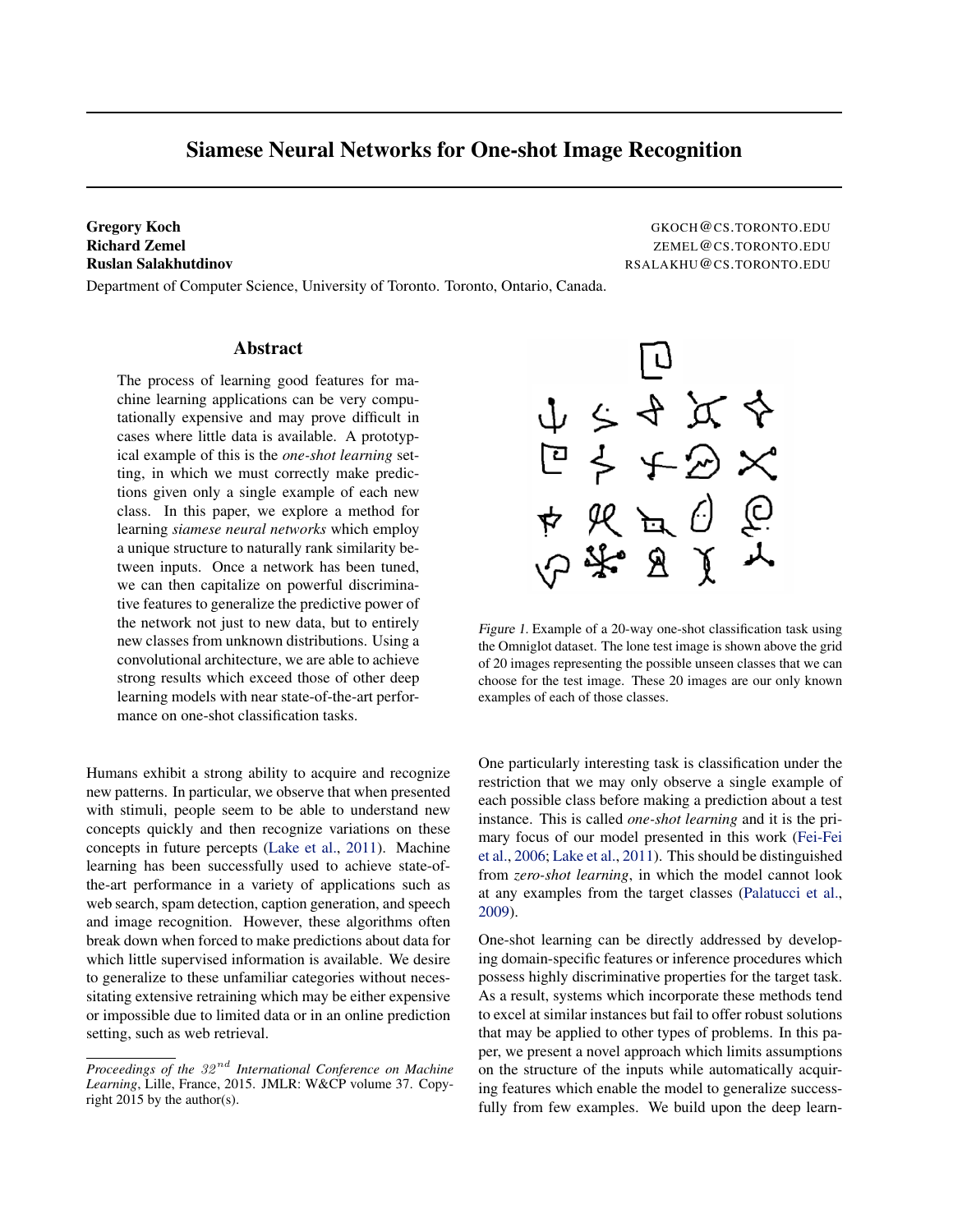

Figure 2. Our general strategy. 1) Train a model to discriminate between a collection of same/different pairs. 2) Generalize to evaluate new categories based on learned feature mappings for

ing framework, which uses many layers of non-linearities to capture invariances to transformation in the input space, usually by leveraging a model with many parameters and then using a large amount of data to prevent overfitting [\(Bengio,](#page-6-0) [2009;](#page-6-0) [Hinton et al.,](#page-7-0) [2006\)](#page-7-0). These features are very powerful because we are able to learn them without imposing strong priors, although the cost of the learning algorithm itself may be considerable.

# 1. Approach

verification.

In general, we learn image representations via a supervised metric-based approach with siamese neural networks, then reuse that network's features for one-shot learning without any retraining.

In our experiments, we restrict our attention to character recognition, although the basic approach can be replicated for almost any modality (Figure 2). For this domain, we employ large siamese convolutional neural networks which a) are capable of learning generic image features useful for making predictions about unknown class distributions even when very few examples from these new distributions are available; b) are easily trained using standard optimization techniques on pairs sampled from the source data; and c) provide a competitive approach that does not rely upon domain-specific knowledge by instead exploiting deep learning techniques.

To develop a model for one-shot image classification, we aim to first learn a neural network that can discriminate between the class-identity of image pairs, which is the standard *verification* task for image recognition. We hypothesize that networks which do well at at verification

should generalize to one-shot classification. The verification model learns to identify input pairs according to the probability that they belong to the same class or different classes. This model can then be used to evaluate new images, exactly one per novel class, in a pairwise manner against the test image. The pairing with the highest score according to the verification network is then awarded the highest probability for the one-shot task. If the features learned by the verification model are sufficient to confirm or deny the identity of characters from one set of alphabets, then they ought to be sufficient for other alphabets, provided that the model has been exposed to a variety of alphabets to encourage variance amongst the learned features.

# 2. Related Work

Overall, research into one-shot learning algorithms is fairly immature and has received limited attention by the machine learning community. There are nevertheless a few key lines of work which precede this paper.

The seminal work towards one-shot learning dates back to the early 2000's with work by Li Fei-Fei et al. The authors developed a variational Bayesian framework for oneshot image classification using the premise that previously learned classes can be leveraged to help forecast future ones when very few examples are available from a given class [\(Fe-Fei et al.,](#page-7-0) [2003;](#page-7-0) [Fei-Fei et al.,](#page-7-0) [2006\)](#page-7-0). More recently, Lake et al. approached the problem of one-shot learning from the point of view of cognitive science, addressing one-shot learning for character recognition with a method called Hierarchical Bayesian Program Learning (HBPL) [\(2013\)](#page-7-0). In a series of several papers, the authors modeled the process of drawing characters generatively to decompose the image into small pieces [\(Lake et al.,](#page-7-0) [2011;](#page-7-0) [2012\)](#page-7-0). The goal of HBPL is to determine a structural explanation for the observed pixels. However, inference under HBPL is difficult since the joint parameter space is very large, leading to an intractable integration problem.

Some researchers have considered other modalities or transfer learning approaches. Lake et al. have some very recent work which uses a generative Hierarchical Hidden Markov model for speech primitives combined with a Bayesian inference procedure to recognize new words by unknown speakers [\(2014\)](#page-7-0). Maas and Kemp have some of the only published work using Bayesian networks to predict attributes for Ellis Island passenger data [\(2009\)](#page-7-0). Wu and Dennis address one-shot learning in the context of path planning algorithms for robotic actuation [\(2012\)](#page-7-0). Lim focuses on how to "borrow" examples from other classes in the training set by adapting a measure of how much each category should be weighted by each training exemplar in the loss function [\(2012\)](#page-7-0). This idea can be useful for data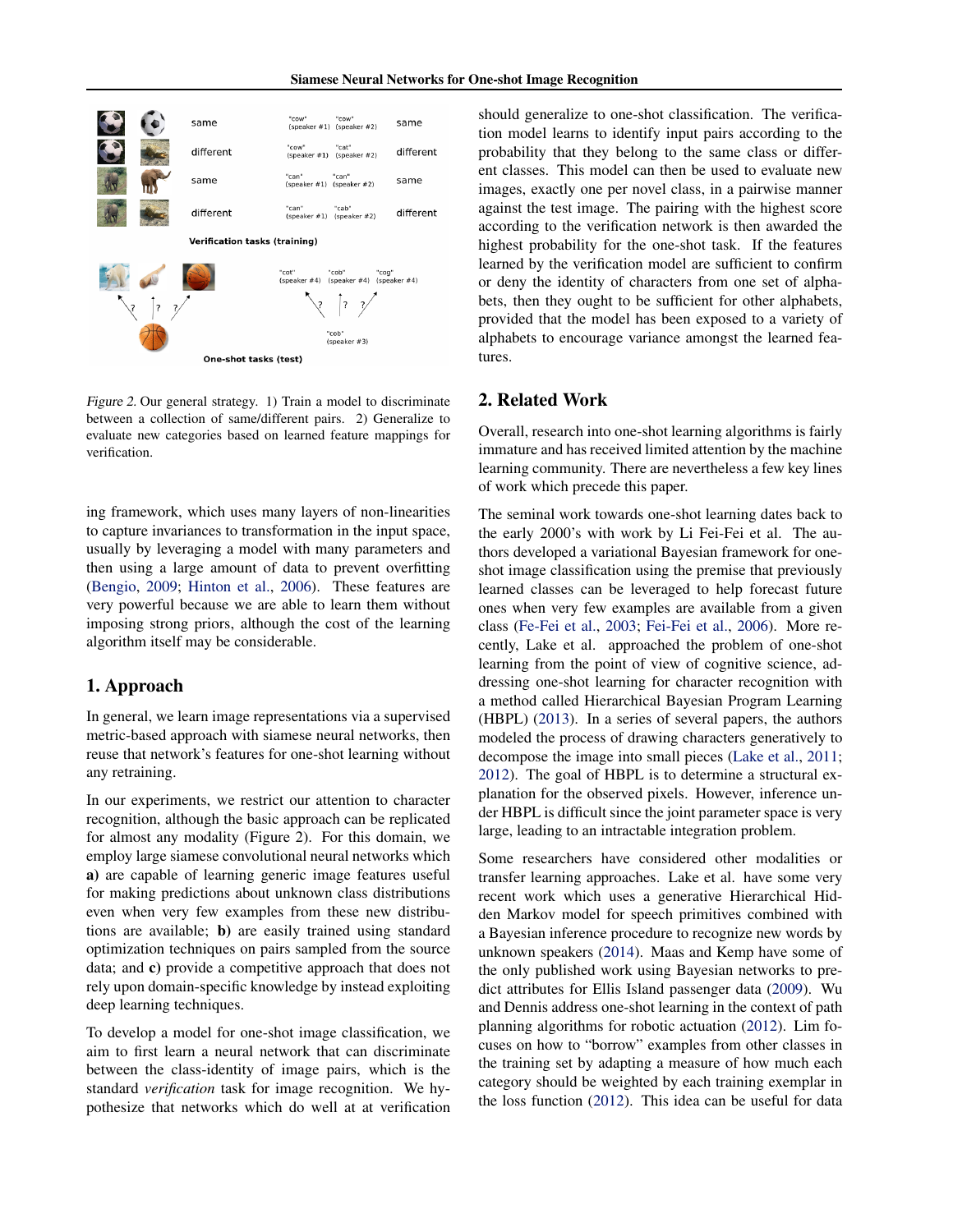

Figure 3. A simple 2 hidden layer siamese network for binary classification with logistic prediction  $p$ . The structure of the network is replicated across the top and bottom sections to form twin networks, with shared weight matrices at each layer.

sets where very few examples exist for some classes, providing a flexible and continuous means of incorporating inter-class information into the model.

# 3. Deep Siamese Networks for Image Verification

Siamese nets were first introduced in the early 1990s by Bromley and LeCun to solve signature verification as an image matching problem [\(Bromley et al.,](#page-6-0) [1993\)](#page-6-0). A siamese neural network consists of twin networks which accept distinct inputs but are joined by an energy function at the top. This function computes some metric between the highestlevel feature representation on each side (Figure 3). The parameters between the twin networks are tied. Weight tying guarantees that two extremely similar images could not possibly be mapped by their respective networks to very different locations in feature space because each network computes the same function. Also, the network is symmetric, so that whenever we present two distinct images to the twin networks, the top conjoining layer will compute the same metric as if we were to we present the same two images but to the opposite twins.

In LeCun et al., the authors used a contrastive energy function which contained dual terms to decrease the energy of like pairs and increase the energy of unlike pairs [\(2005\)](#page-6-0). However, in this paper we use the weighted  $L_1$  distance between the twin feature vectors  $h_1$  and  $h_2$  combined with a sigmoid activation, which maps onto the interval [0, 1]. Thus a *cross-entropy* objective is a natural choice for training the network. Note that in LeCun et al., they directly learned the similarity metric, which was implictly defined by the energy loss, whereas we fix the metric as specified above, following the approach in Facebook's DeepFace paper [\(Taigman et al.,](#page-7-0) [2014\)](#page-7-0).

Our best-performing models use multiple convolutional layers before the fully-connected layers and top-level energy function. Convolutional neural networks have achieved exceptional results in many large-scale computer vision applications, particularly in image recognition tasks [\(Bengio,](#page-6-0) [2009;](#page-6-0) [Krizhevsky et al.,](#page-7-0) [2012;](#page-7-0) [Simonyan & Zis](#page-7-0)[serman,](#page-7-0) [2014;](#page-7-0) [Srivastava,](#page-7-0) [2013\)](#page-7-0).

Several factors make convolutional networks especially appealing. Local connectivity can greatly reduce the number of parameters in the model, which inherently provides some form of built-in regularization, although convolutional layers are computationally more expensive than standard nonlinearities. Also, the convolution operation used in these networks has a direct filtering interpretation, where each feature map is convolved against input features to identify patterns as groupings of pixels. Thus, the outputs of each convolutional layer correspond to important spatial features in the original input space and offer some robustness to simple transforms. Finally, very fast CUDA libraries are now available in order to build large convolutional networks without an unacceptable amount of training time [\(Mnih,](#page-7-0) [2009;](#page-7-0) [Krizhevsky et al.,](#page-7-0) [2012;](#page-7-0) [Simonyan](#page-7-0) [& Zisserman,](#page-7-0) [2014\)](#page-7-0).

We now detail both the structure of the siamese nets and the specifics of the learning algorithm used in our experiments.

### 3.1. Model

Our standard model is a siamese convolutional neural network with L layers each with  $N_l$  units, where  $\mathbf{h}_{1,l}$  represents the hidden vector in layer l for the first twin, and  $h_{2,l}$ denotes the same for the second twin. We use exclusively rectified linear (ReLU) units in the first  $L - 2$  layers and sigmoidal units in the remaining layers.

The model consists of a sequence of convolutional layers, each of which uses a single channel with filters of varying size and a fixed stride of 1. The number of convolutional filters is specified as a multiple of 16 to optimize performance. The network applies a ReLU activation function to the output feature maps, optionally followed by maxpooling with a filter size and stride of 2. Thus the kth filter map in each layer takes the following form:

$$
a_{1,m}^{(k)} = \max \text{-pool}(\max(0, \mathbf{W}_{l-1,l}^{(k)} \star \mathbf{h}_{1,(l-1)} + \mathbf{b}_l), 2)
$$

$$
a_{2,m}^{(k)} = \max \text{-pool}(\max(0, \mathbf{W}_{l-1,l}^{(k)} \star \mathbf{h}_{2,(l-1)} + \mathbf{b}_l), 2)
$$

where  $W_{l-1,l}$  is the 3-dimensional tensor representing the feature maps for layer l and we have taken  $\star$  to be the *valid* convolutional operation corresponding to returning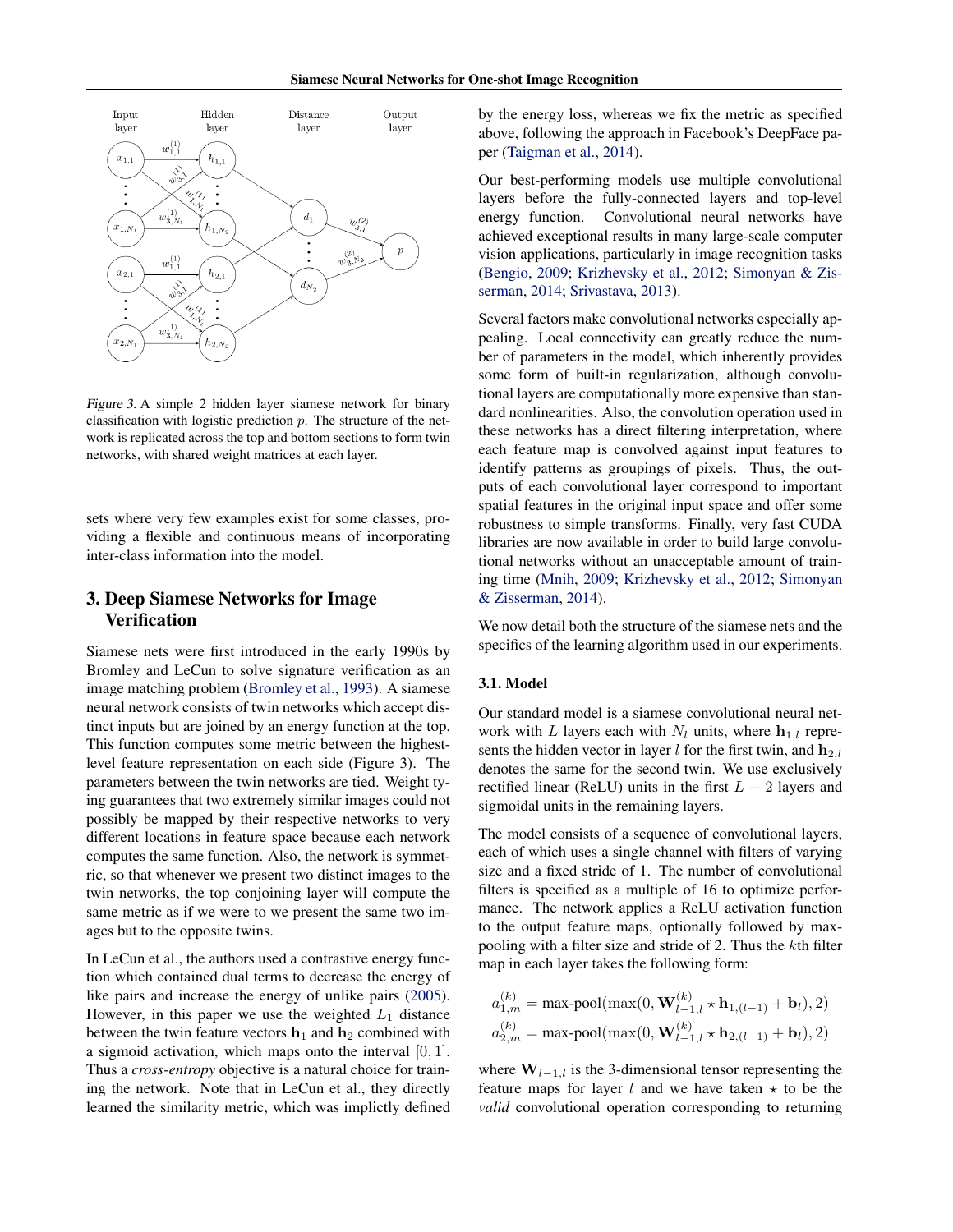Siamese Neural Networks for One-shot Image Recognition



Figure 4. Best convolutional architecture selected for verification task. Siamese twin is not depicted, but joins immediately after the 4096 unit fully-connected layer where the L1 component-wise distance between vectors is computed.

only those output units which were the result of complete overlap between each convolutional filter and the input feature maps.

The units in the final convolutional layer are flattened into a single vector. This convolutional layer is followed by a fully-connected layer, and then one more layer computing the induced distance metric between each siamese twin, which is given to a single sigmoidal output unit. More precisely, the prediction vector is given as  $p =$  $\sigma(\sum_j \alpha_j | \mathbf{h}_{1,L-1}^{(j)} ~-~ \mathbf{h}_{2,L}^{(j)}$  $_{2,L-1}^{(j)}$ ), where  $\sigma$  is the sigmoidal activation function. This final layer induces a metric on the learned feature space of the  $(L - 1)$ th hidden layer and scores the similarity between the two feature vectors. The  $\alpha_i$  are additional parameters that are learned by the model during training, weighting the importance of the component-wise distance. This defines a final Lth fully-connected layer for the network which joins the two siamese twins.

We depict one example above (Figure 4), which shows the largest version of our model that we considered. This network also gave the best result for any network on the verification task.

# 3.2. Learning

Loss function. Let  $M$  represent the minibatch size, where i indexes the ith minibatch. Now let  $y(x_1^{(i)}, x_2^{(i)})$  be a length- $M$  vector which contains the labels for the minibatch, where we assume  $y(x_1^{(i)}, x_2^{(i)}) = 1$  whenever  $x_1$  and  $x_2$  are from the same character class and  $y(x_1^{(i)}, x_2^{(i)}) = 0$ otherwise. We impose a regularized cross-entropy objective on our binary classifier of the following form:

$$
\mathcal{L}(x_1^{(i)}, x_2^{(i)}) = \mathbf{y}(x_1^{(i)}, x_2^{(i)}) \log \mathbf{p}(x_1^{(i)}, x_2^{(i)}) +
$$
  

$$
(1 - \mathbf{y}(x_1^{(i)}, x_2^{(i)})) \log (1 - \mathbf{p}(x_1^{(i)}, x_2^{(i)})) + \lambda^T |\mathbf{w}|^2
$$

Optimization. This objective is combined with standard backpropagation algorithm, where the gradient is additive across the twin networks due to the tied weights. We fix a minibatch size of 128 with learning rate  $\eta_i$ , momentum

 $\mu_j$ , and  $L_2$  regularization weights  $\lambda_j$  defined layer-wise, so that our update rule at epoch  $T$  is as follows:

$$
\mathbf{w}_{kj}^{(T)}(x_1^{(i)}, x_2^{(i)}) = \mathbf{w}_{kj}^{(T)} + \Delta \mathbf{w}_{kj}^{(T)}(x_1^{(i)}, x_2^{(i)}) + 2\lambda_j |\mathbf{w}_{kj}|
$$
  

$$
\Delta \mathbf{w}_{kj}^{(T)}(x_1^{(i)}, x_2^{(i)}) = -\eta_j \nabla w_{kj}^{(T)} + \mu_j \Delta \mathbf{w}_{kj}^{(T-1)}
$$

where  $\nabla w_{ki}$  is the partial derivative with respect to the weight between the *j*th neuron in some layer and the  $k$ th neuron in the successive layer.

Weight initialization. We initialized all network weights in the convolutional layers from a normal distribution with zero-mean and a standard deviation of  $10^{-2}$ . Biases were also initialized from a normal distribution, but with mean 0.5 and standard deviation  $10^{-2}$ . In the fully-connected layers, the biases were initialized in the same way as the convolutional layers, but the weights were drawn from a much wider normal distribution with zero-mean and standard deviation  $2 \times 10^{-1}$ .

Learning schedule. Although we allowed for a different learning rate for each layer, learning rates were decayed uniformly across the network by 1 percent per epoch, so that  $\eta_j^{(T)} = 0.99 \eta_j^{(T-1)}$ . We found that by annealing the learning rate, the network was able to converge to local minima more easily without getting stuck in the error surface. We fixed momentum to start at 0.5 in every layer, increasing linearly each epoch until reaching the value  $\mu_i$ , the individual momentum term for the  $j$ th layer.

We trained each network for a maximum of 200 epochs, but monitored *one-shot validation error* on a set of 320 oneshot learning tasks generated randomly from the alphabets and drawers in the validation set. When the validation error did not decrease for 20 epochs, we stopped and used the parameters of the model at the best epoch according to the one-shot validation error. If the validation error continued to decrease for the entire learning schedule, we saved the final state of the model generated by this procedure.

Hyperparameter optimization. We used the beta version of Whetlab, a Bayesian optimization framework, to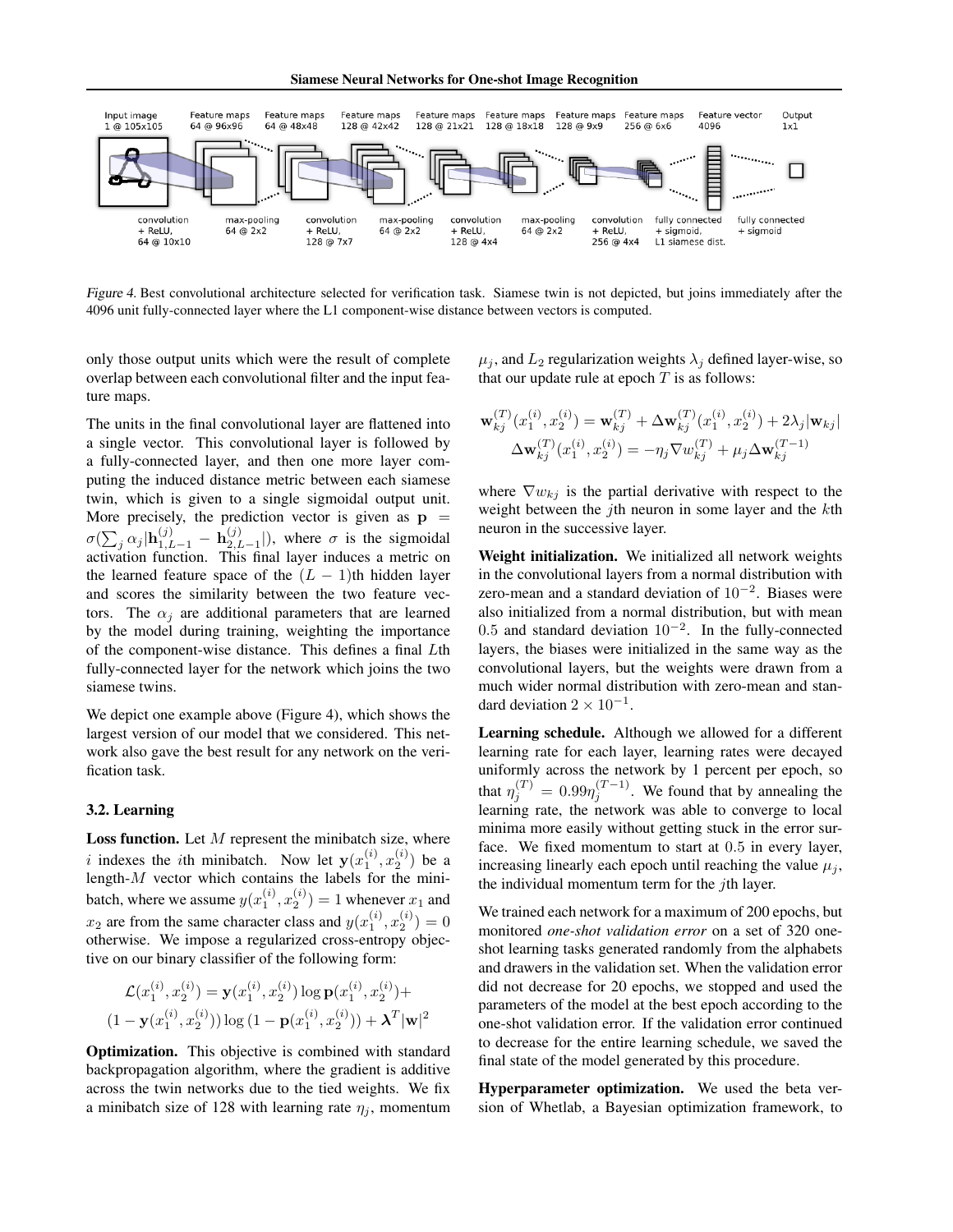| ちちちちち | せせせせせ | ぬ ぬぬぬね |
|-------|-------|--------|
| ちちちちち | 也せせせせ | ぬぬぬぬぬぬ |
| ちちちちち | せせせせせ | ぬぬねぬぬ  |
| ちちちちち | 也せせせせ | ぬぬぬねぬぬ |
| ちちちちち | 世世せ世世 | ねねねめね  |

Figure 5. A sample of random affine distortions generated for a single character in the Omniglot data set.



Figure 6. The Omniglot dataset contains a variety of different images from alphabets across the world.

perform hyperparameter selection. For learning schedule and regularization hyperparameters, we set the layerwise learning rate  $\eta_j \in [10^{-4}, 10^{-1}]$ , layer-wise momentum  $\mu_j \in [0, 1]$ , and layer-wise  $L_2$  regularization penalty  $\lambda_j \in [0, 0.1]$ . For network hyperparameters, we let the size of convolutional filters vary from 3x3 to 20x20, while the number of convolutional filters in each layer varied from 16 to 256 using multiples of 16. Fully-connected layers ranged from 128 to 4096 units, also in multiples of 16. We set the optimizer to maximize one-shot validation set accuracy. The score assigned to a single Whetlab iteration was the highest value of this metric found during any epoch.

Affine distortions. In addition, we augmented the training set with small affine distortions (Figure 5). For each image pair  $x_1, x_2$ , we generated a pair of affine transformations  $T_1, T_2$  to yield  $\mathbf{x'_1} = T_1(\mathbf{x_1}), \mathbf{x'_2} = T_2(\mathbf{x_2}),$ where  $T_1, T_2$  are determined stochastically by a multidimensional uniform distribution. So for an arbitrary transform T, we have  $T = (\theta, \rho_x, \rho_y, s_x, s_y, t_x, t_x)$ , with  $\theta \in$  $[-10.0, 10.0], \rho_x, \rho_y \in [-0.3, 0.3], s_x, s_y \in [0.8, 1.2],$  and  $t_x, t_y \in [-2, 2]$ . Each of these components of the transformation is included with probability 0.5.

# 4. Experiments

We trained our model on a subset of the Omniglot data set, which we first describe. We then provide details with respect to verification and one-shot performance.

#### 4.1. The Omniglot Dataset

The Omniglot data set was collected by Brenden Lake and his collaborators at MIT via Amazon's Mechanical Turk to produce a standard benchmark for learning from few examples in the handwritten character recognition domain [\(Lake](#page-7-0) [et al.,](#page-7-0)  $2011$ .<sup>1</sup> Omniglot contains examples from 50 alphabets ranging from well-established international languages like Latin and Korean to lesser known local dialects. It also includes some fictitious character sets such as Aurek-Besh and Klingon (Figure 6).

The number of letters in each alphabet varies considerably from about 15 to upwards of 40 characters. All characters across these alphabets are produced a single time by each of 20 drawers Lake split the data into a 40 alphabet *background set* and a 10 alphabet *evaluation set*. We preserve these two terms in order to distinguish from the normal training, validation, and test sets that can be generated from the background set in order to tune models for verification. The background set is used for developing a model by learning hyperparameters and feature mappings. Conversely, the evaluation set is used only to measure the one-shot classification performance.

#### 4.2. Verification

To train our verification network, we put together three different data set sizes with 30,000, 90,000, and 150,000 training examples by sampling random *same* and *different* pairs. We set aside sixty percent of the total data for training: 30 alphabets out of 50 and 12 drawers out of 20.

We fixed a uniform number of training examples per alphabet so that each alphabet receives equal representation during optimization, although this is not guaranteed to the individual character classes within each alphabet. By adding

Table 1. Accuracy on Omniglot verification task (siamese convolutional neural net)

| Method                       | <b>Test</b> |
|------------------------------|-------------|
| 30k training                 |             |
| no distortions               | 90.61       |
| <i>affine distortions</i> x8 | 91.90       |
| 90k training                 |             |
| no distortions               | 91.54       |
| <i>affine distortions</i> x8 | 93.15       |
| 150k training                |             |
| no distortions               | 91.63       |
| <i>affine distortions</i> x8 | 93.42       |
|                              |             |

<sup>&</sup>lt;sup>1</sup>The complete data set can be obtained from Brenden Lake by request (brenden@cs.nyu.edu). Each character in Omniglot is a 105x105 binary-valued image which was drawn by hand on an online canvas. The stroke trajectories were collected alongside the composite images, so it is possible to incorporate temporal and structural information into models trained on Omniglot.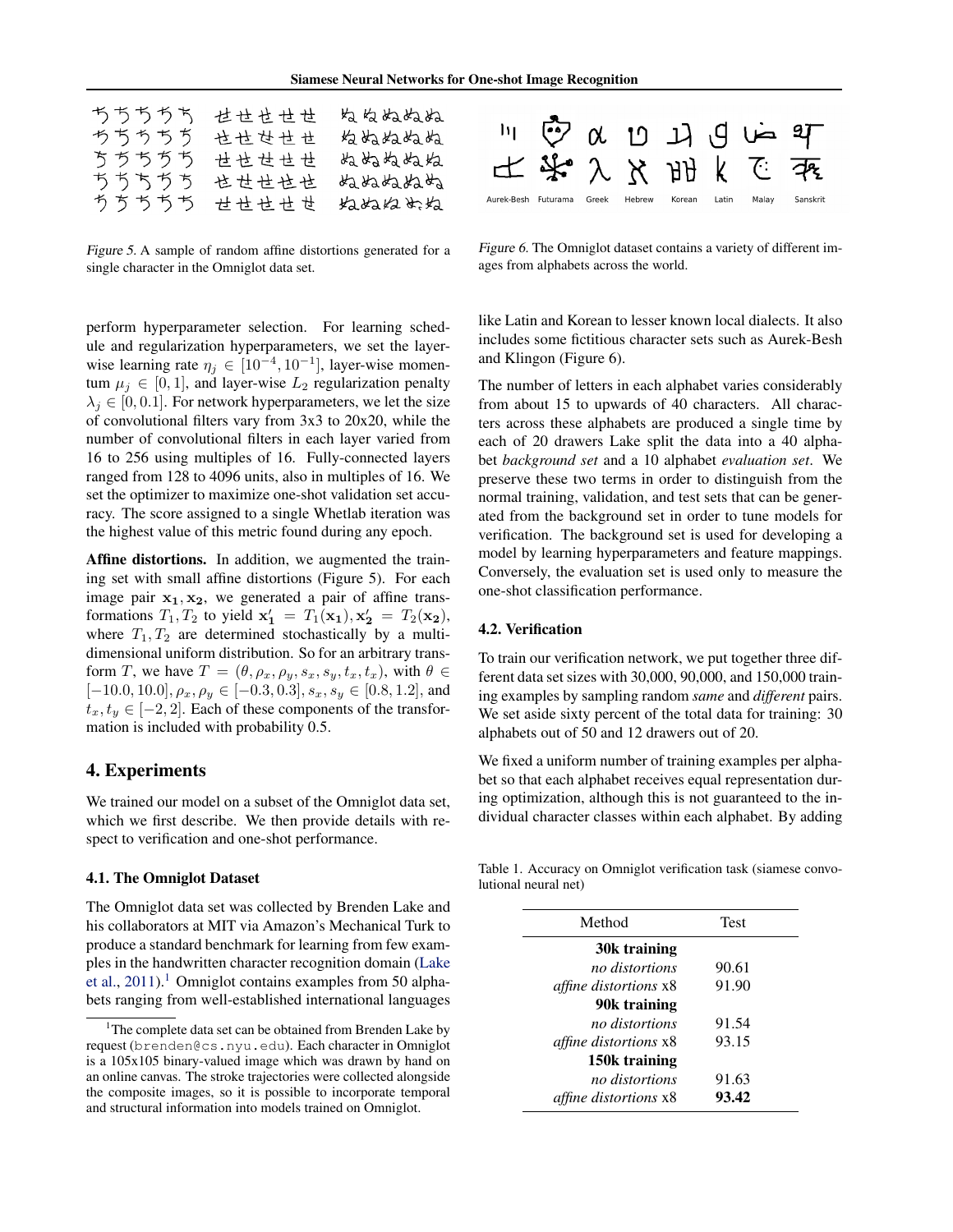| 医三脑膜炎细胞 人名西葡俄阿尔巴   |  |
|--------------------|--|
| 医同血压闭塞器 建二氯苯甲酰胆酸盐酯 |  |
| 化油酸医油酸医热 医难测性细胞瘤   |  |
| 电密码逆风阻压器 电影看窗口部优秀  |  |

Figure 7. Examples of first-layer convolutional filters learned by the siamese network. Notice filters adapt different roles: some look for very small point-wise features whereas others function like larger-scale edge detectors.

affine distortions, we also produced an additional copy of the data set corresponding to the augmented version of each of these sizes. We added eight transforms for each training example, so the corresponding data sets have 270,000, 810,000, and 1,350,000 effective examples.

To monitor performance during training, we used two strategies. First, we created a validation set for verification with 10,000 example pairs taken from 10 alphabets and 4 additional drawers. We reserved the last 10 alphabets and 4 drawers for testing, where we constrained these to be the same ones used in Lake et al. [\(Lake et al.,](#page-7-0) [2013\)](#page-7-0). Our other strategy leveraged the same alphabets and drawers to generate a set of 320 one-shot recognition trials for the validation set which mimic the target task on the evaluation set. In practice, this second method of determining when to stop was at least as effective as the validation error for the verification task so we used it as our termination criterion.

In the table below (Table 1), we list the final verification results for each of the six possible training sets, where the listed test accuracy is reported at the best validation checkpoint and threshold. We report results across six different training runs, varying the training set size and toggling distortions.

In Figure 7, we have extracted the first 32 filters from both of our top two performing networks on the verification task, which were trained on the 90k and 150k data sets with affine distortions and the architecture shown in Figure 3. While there is some co-adaptation between filters, it is easy to see that some of the filters have assumed different roles with respect to the original input space.

#### 4.3. One-shot Learning

Once we have optimized a siamese network to master the verification task, we are ready to demonstrate the discriminative potential of our learned features at one-shot learning. Suppose we are given a test image x, some column vector which we wish to classify into one of  $C$  categories. We are also given some other images  $\{x_c\}_{c=1}^C$ , a set of colTable 2. Comparing best one-shot accuracy from each type of network against baselines.

| Method                                        | <b>Test</b> |
|-----------------------------------------------|-------------|
| <b>Humans</b>                                 | 95.5        |
| <b>Hierarchical Bayesian Program Learning</b> | 95.2        |
| Affine model                                  | 81.8        |
| <b>Hierarchical Deep</b>                      | 65.2        |
| Deep Boltzmann Machine                        | 62.0        |
| <b>Simple Stroke</b>                          | 35.2        |
| 1-Nearest Neighbor                            | 21.7        |
| <b>Siamese Neural Net</b>                     | 58.3        |
| <b>Convolutional Siamese Net</b>              | 92.0        |

umn vectors representing examples of each of those  $C$  categories. We can now query the network using  $x, x_c$  as our input for a range of  $c = 1, \ldots, C$ .<sup>2</sup> Then predict the class corresponding to the maximum similarity.

$$
C^* = \text{argmax}_c \mathbf{p}^{(c)}
$$

To empirically evaluate one-shot learning performance, Lake developed a 20-way within-alphabet classification task in which an alphabet is first chosen from among those reserved for the evaluation set, along with twenty characters taken uniformly at random. Two of the twenty drawers are also selected from among the pool of evaluation drawers. These two drawers then produce a sample of the twenty characters. Each one of the characters produced by the first drawer are denoted as test images and individually compared against all twenty characters from the second drawer, with the goal of predicting the class corresponding to the test image from among all of the second drawer's characters. An individual example of a one-shot learning trial is depicted in Figure 7. This process is repeated twice for all alphabets, so that there are 40 one-shot learning trials for each of the ten evaluation alphabets. This constitutes a total of 400 one-shot learning trials, from which the classification accuracy is calculated.

The one-shot results are given in Table 2. We borrow the baseline results from [\(Lake et al.,](#page-7-0) [2013\)](#page-7-0) for comparison to our method. We also include results from a nonconvolutional siamese network with two fully-connected layers.

At 92 percent our convolutional method is stronger than any model except HBPL itself. which is only slightly behind human error rates. While HBPL exhibits stronger results overall, our top-performing convolutional network did

<sup>&</sup>lt;sup>2</sup>This can be processed efficiently by appending  $C$  copies of **x** into a single matrix **X** and stacking  $\mathbf{x}_c^T$  in rows to form another matrix  $X_C$  so that we can perform just one feedforward pass with minibatch size C using input  $X, X_C$ .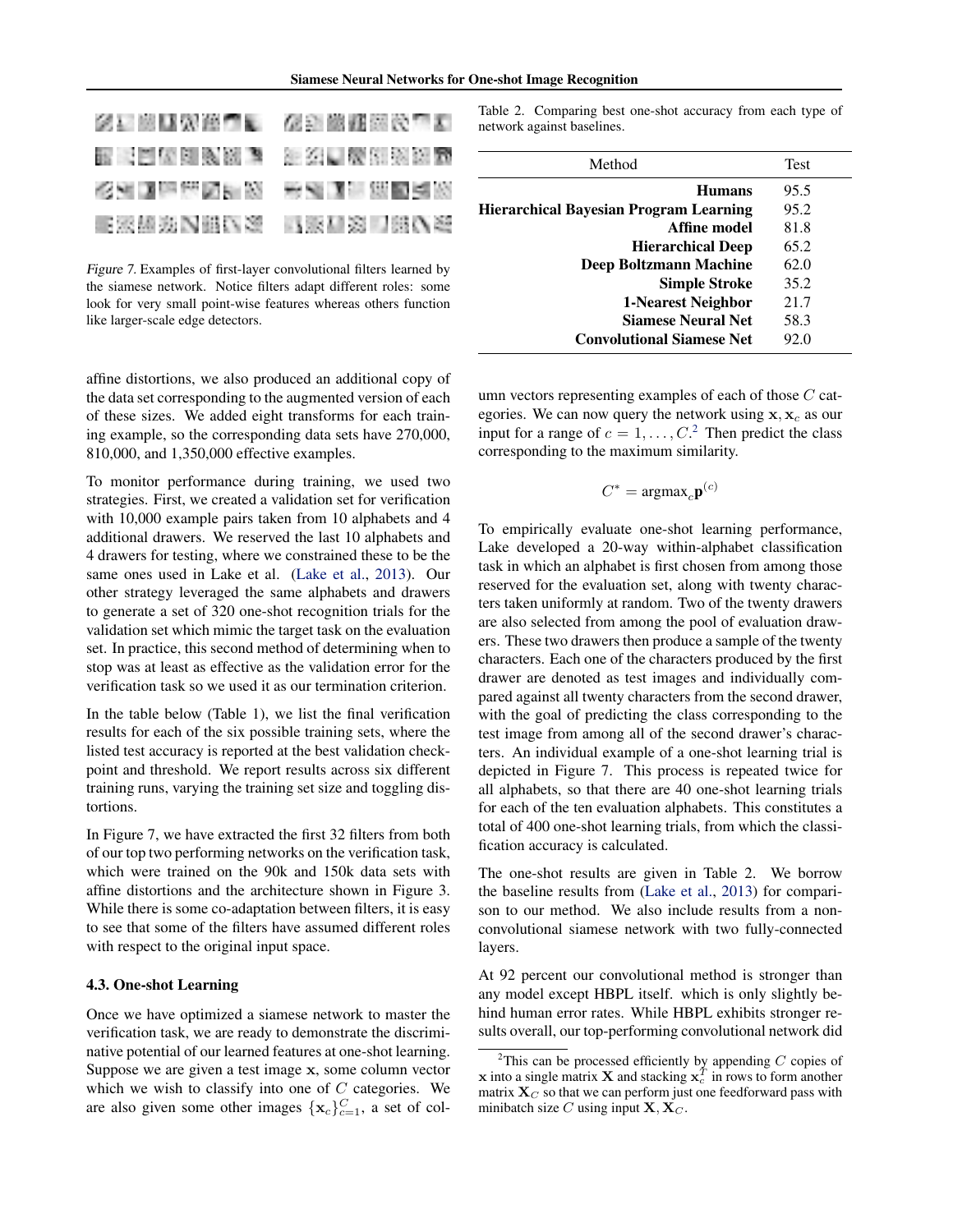<span id="page-6-0"></span>Table 3. Results from MNIST 10-versus-1 one-shot classification task.

| Method                           | <b>Test</b> |
|----------------------------------|-------------|
| 1-Nearest Neighbor               | 26.5        |
| <b>Convolutional Siamese Net</b> | 70.3        |

not include any extra prior knowledge about characters or strokes such as generative information about the drawing process. This is the primary advantage of our model.

#### 4.4. MNIST One-shot Trial

The Omniglot data set contains a small handful of samples for every possible class of letter; for this reason, the original authors refer to it as a sort of "MNIST transpose", where the number of classes far exceeds the number of training instances [\(Lake et al.,](#page-7-0) [2013\)](#page-7-0). We thought it would be interesting to monitor how well a model trained on Omniglot can generalize to MNIST, where we treat the 10 digits in MNIST as an alphabet and then evaluate a 10-way oneshot classification task. We followed a similar procedure to Omniglot, generating 400 one-shot trials on the MNIST test set, but excluding any fine tuning on the training set. All 28x28 images were upsampled to 35x35, then given to a reduced version of our model trained on 35x35 images from Omniglot which were downsampled by a factor of 3. We also evaluated the nearest-neighbor baseline on this task.

Table 3 shows the results from this experiment. The nearest neighbor baseline provides similar performance to Omniglot, while the performance of the convolutional network drops by a more significant amount. However, we are still able to achieve reasonable generalization from the features learned on Ominglot without training at all on MNIST.

# 5. Conclusions

We have presented a strategy for performing one-shot classification by first learning deep convolutional siamese neural networks for verification. We outlined new results comparing the performance of our networks to an existing state-of-the-art classifier developed for the Omniglot data set. Our networks outperform all available baselines by a significant margin and come close to the best numbers achieved by the previous authors. We have argued that the strong performance of these networks on this task indicate not only that human-level accuracy is possible with our metric learning approach, but that this approach should extend to one-shot learning tasks in other domains, especially for image classification.

In this paper, we only considered training for the verifica-

| Þ             | Þ  | Þ   | Þ  | Þ   |
|---------------|----|-----|----|-----|
| Þ             | Þ  | P   | Þ  | Þ   |
| P             | Þ  | ⊅   | ₽  | q   |
| $\mathcal{D}$ | Þ  | þ   | ₽  | g   |
| 亅             | り  | 亅   | り  | ſf  |
| 3)            | 3) | ने) | 4) | 打   |
| $\downarrow$  | ţ) | り   | 丿  | 孔   |
| $\{+\}$       | ĮJ | J)  | 丬  | ने] |

Figure 8. Two sets of stroke distortions for different characters from Omniglot. Columns depict characters sampled from different drawers. Row 1: original images. Row 2: global affine transforms. Row 3: affine transforms on strokes. Row 4: global affine transforms layered on top of stroke transforms. Notice how stroke distortions can add noise and affect the spatial relations between individual strokes.

tion task by processing image pairs and their distortions using a global affine transform. We have been experimenting with an extended algorithm that exploits the data about the individual stroke trajectories to produce final computed distortions (Figure 8). By imposing local affine transformations on the strokes and overlaying them into a composite image, we are hopeful that we can learn features which are better adapted to the variations that are commonly seen in new examples.

# References

- Bengio, Yoshua. Learning deep architectures for ai. *Foundations and Trends in Machine Learning*, 2(1):1–127, 2009.
- Bromley, Jane, Bentz, James W, Bottou, Léon, Guyon, Isabelle, LeCun, Yann, Moore, Cliff, Sackinger, Ed- ¨ uard, and Shah, Roopak. Signature verification using a siamese time delay neural network. *International Journal of Pattern Recognition and Artificial Intelligence*, 7 (04):669–688, 1993.
- Chopra, Sumit, Hadsell, Raia, and LeCun, Yann. Learning a similarity metric discriminatively, with application to face verification. In *Computer Vision and Pattern Recognition, 2005. CVPR 2005. IEEE Computer Society Conference on*, volume 1, pp. 539–546. IEEE, 2005.